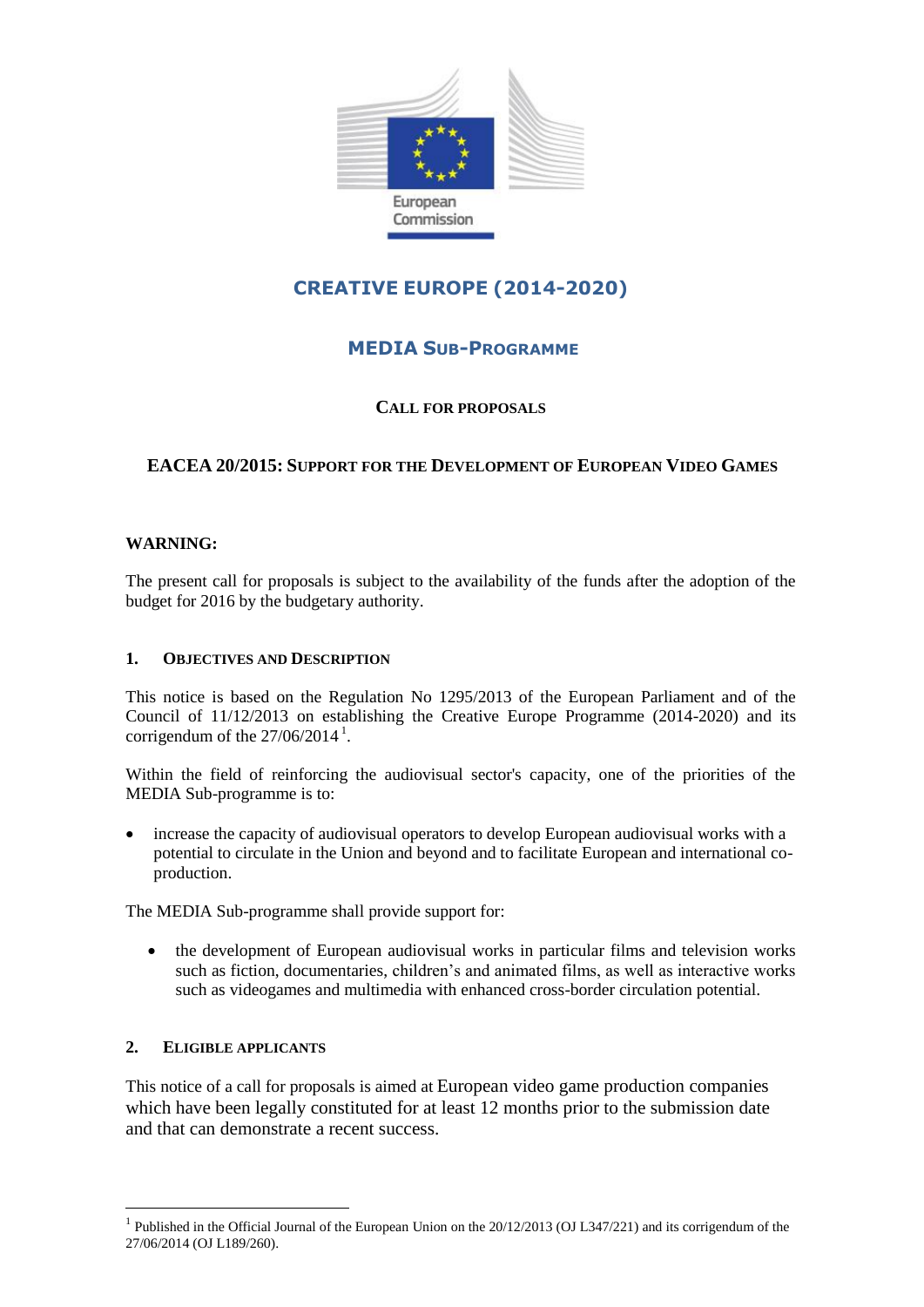Applications from legal entities established in one of the following countries are eligible as long as all conditions referred to in Article 8 of the Regulation establishing the Creative Europe Programme are met:

- EU Member States;
- Acceding countries, candidate countries and potential candidates benefiting from a preaccession strategy, in accordance with the general principles and general terms and conditions for the participation of those countries in Union programmes established in the respective Framework Agreements, Association Council Decisions or similar agreements;
- EFTA countries which are members of the EEA, in accordance with the provisions of the EEA Agreement;
- The Swiss Confederation, on the basis of a bilateral agreement to be concluded with that country;
- Countries covered by the European Neighbourhood Policy in accordance with the procedures established with those countries following the framework agreements providing for their participation in European Union programmes;

The Programme shall also be open for bilateral or multilateral cooperation actions targeted at selected countries or regions on the basis of additional appropriations paid by, and specific arrangements to be agreed upon with, those countries or regions.

Proposals from applicants in non EU countries may be selected, provided that, on the date of the award decision, agreements have been signed setting out the arrangements for the participation of those countries in the programme established by the Regulation referred to above.

#### **3. ELIGIBLE ACTIONS**

Only the activities relating to the development phase for the following projects are eligible:

- Narrative storytelling video games regardless of platform or expected distribution method. In all cases the video game must be intended for commercial exploitation.

The Call for Proposals has one deadline. The application for support must be submitted between the date of the publication of the Call for Proposals and 03/03/2016**,** 12.00 noon (midday Brussels time.

The duration of the project is until 30 months from the date of submission.

#### **4. AWARD CRITERIA**

Points will be allocated out of a total of 100 on the basis of the following weighting:

Quality and content activities (20 points)

 Quality of the content, the storytelling of the project and originality of the concept against existing works

Innovative character of the project (20 points)

• Innovation i.e. the extent to which the project pushes the boundaries of the existing offer proposing "cutting edge" techniques and content

Relevance and European added-value (20 points)